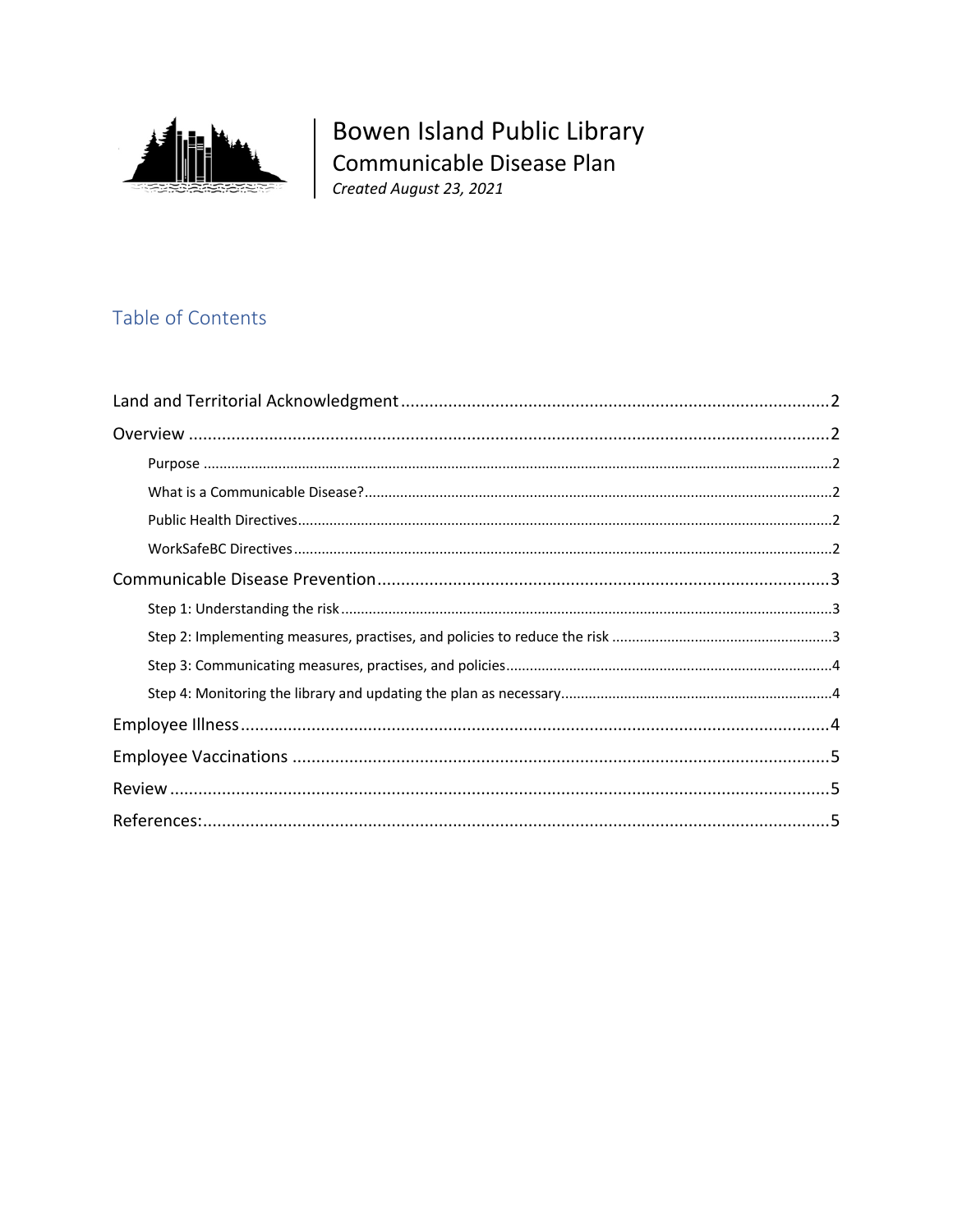

# Land and Territorial Acknowledgment

Bowen Island Public Library honours the unceded territory of the Skwxwú7mesh (Squamish) Nation upon which we are located and commits to acting with respect for the health and wellbeing of all.

# **Overview**

### Purpose

The purpose of this plan is to protect Bowen Island Public Library (the Library) employees, patrons, volunteers, and partners by ensuring that fundamental measures of communicable disease prevention are in place. This plan supersedes the Bowen Island Public Library COVID-19 Safety Plan. In circumstances of elevated risk, and/or when directed by authorities, the Library will employ additional, specific measures to those identified in this plan. The Library will follow direction and controls as specified by the BCCDC, B.C. Ministry of Health, Vancouver Coastal Health Medical Health Officer(s) and by WorkSafeBC, while continuing to monitor and liaise with these authorities on changes that may impact the library.

## What is a Communicable Disease?

A Communicable Disease is an illness that is spread from one person to another through a variety of ways that include: contact with blood and bodily fluids; breathing in an airborne virus; or by being bitten by an insect. How these diseases spread depends on the specific disease or infectious agent.

Examples of communicable diseases that may circulate in a workplace include COVID-19, norovirus, and seasonal influenza.

## Public Health Directives

The Provincial Health Officer is the senior public health official for B.C. and is responsible for monitoring the health of the population across the province, providing independent advice to the ministers and public officials on public health issues.

The Library is prepared to implement or maintain additional measures at times when the risk of communicable disease in our region or workplace is elevated, as advised by Public Health. Public Health's specific guidance for a particular communicable disease will be followed.

WorkSafeBC Directives (Workers Compensation Act/OHS Regulation Requirements) WorkSafeBC is a provincial agency dedicated to promoting safe and healthy workplaces across BC. BIPL will meet WorkSafeBC safety standards and acknowledges that all staff have: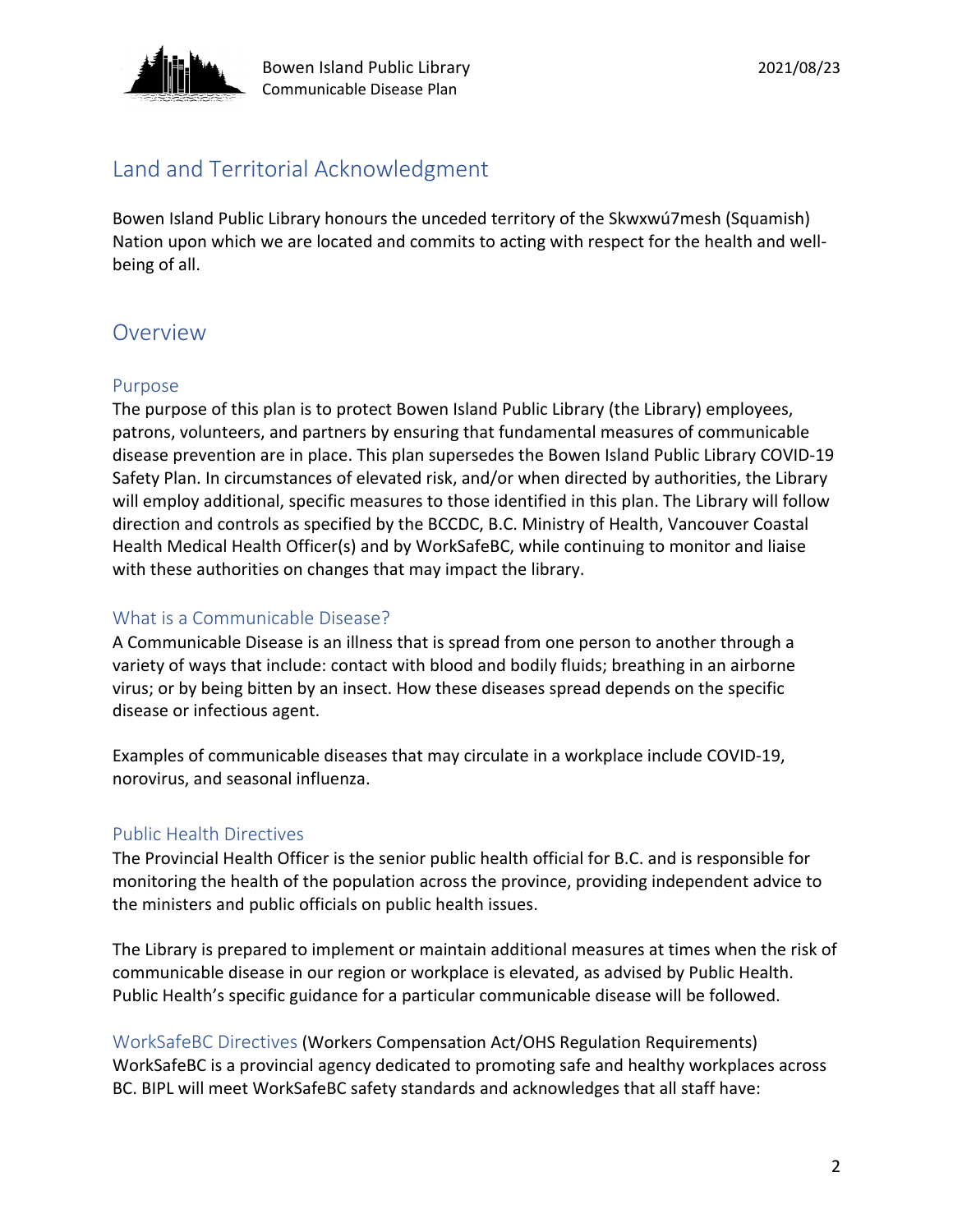

- The right to know about hazards in the workplace
- The right to participate in health and safety activities in the workplace
- The right to refuse unsafe work.

## Communicable Disease Prevention

### Step 1: Understanding the risk

• The Chief Librarian will monitor and review communicable disease-related information issued by Vancouver Coastal Health or the Provincial Health Officer. This includes orders, guidance, notices, and recommendations issued by a medical or provincial health officer or the Provincial Health Officer.

### Step 2: Implementing measures, practises, and policies to reduce the risk

#### **Ongoing Measures – Maintained at all times**

- The Library will provide hand-hygiene facilities with appropriate supplies. Signage will be used to remind everyone in the building to wash their hands regularly and to cover coughs and sneezes.
- The Library will support additional measures such as avoiding unnecessary physical contact, sharing food in a sanitary way, encouraging physical distancing, and supporting employees in wearing a mask if they choose to do so.
- The Library will maintain a clean environment through regular cleaning processes that are appropriate for the facility.
- The Library will ensure adequate ventilation in the library building and Cove Commons annex.
	- o Cove Commons HVAC system is maintained and checked twice a year with filters changed as needed.
	- $\circ$  The Library has air purification units for the workroom and public spaces.
	- o The Library will consider limiting occupancy of the library during periods of communicable disease outbreaks.
- The Library will support employees in receiving vaccinations for COVID-19 and other vaccine-preventable conditions.

#### **Additional Measures – To be implemented as advised by Public Health**

- The Library will follow all orders, guidance, recommendations, and notices issued by the regional and Provincial Health Officer that are relevant to libraries.
- Depending on the guidance of Public Health, staff will assess the library to identify areas, activities, and processes that may pose a risk of transmission. Staff will implement appropriate control measures to reduce the risk as guided by Public Health.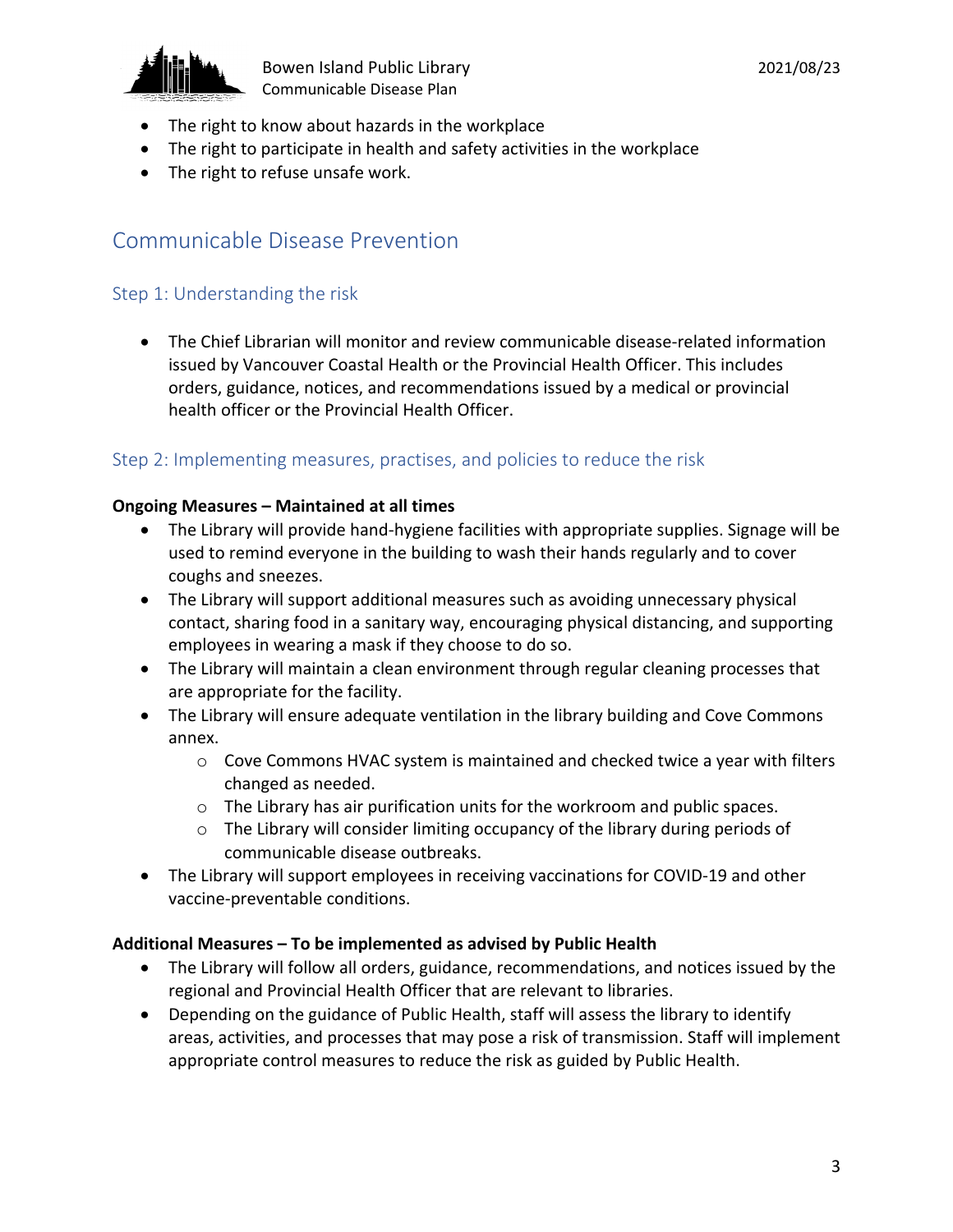

#### Step 3: Communicating measures, practises, and policies

- Staff will ensure that everyone entering the building receives information about the library's measures, practises, and policies for managing communicable disease.
- The Library will ensure all employees understand the measures currently in place.
- The Library will provide all employees with time to understand the Personnel Policy, particularly the section regarding Sick Leave.
- Staff will post signage in the library to support the measures we have in place.
- The Chief Librarian will ensure that the supervisory staff on shift are knowledgeable about the measures, practises, and policies and incorporate them into their supervision duties in the library.
- The Library will provide information, signage, and materials to employees in the language they understand.
- The Library is mindful that some aspects of managing communicable disease in the workplace may raise privacy and confidentiality issues and will seek advice on those issues as necessary.

## Step 4: Monitoring the library and updating the plan as necessary

- The Library will involve all staff in identifying and resolving workplace health and safety issues.
- The Library will use ongoing supervision in the workplace to ensure measures are functioning properly, followed, and maintained.
- The Chief Librarian will monitor the guidance, notices, orders, and recommendations from Public Health and will adjust the plan as necessary.
- The Chief Librarian will also monitor the risk level of the library, and change measures, practises, and policies as necessary.
- The Chief Librarian will update the plan to reflect changes in the workplace including work processes, staff, and premises.
- The Chief Librarian will make sure employees know how to raise health and safety concerns and are supported in doing so.

## Employee Illness

All employees are advised to monitor their own health daily and stay home if they are feeling unwell. Bowen Island Public Library advises all employees to follow public health recommendations and be familiar with the BIPL Personnel Policy.

Staff members who have symptoms upon arrival to work or become ill during the day should promptly separate themselves from others, inform the Chief Librarian, and go home.